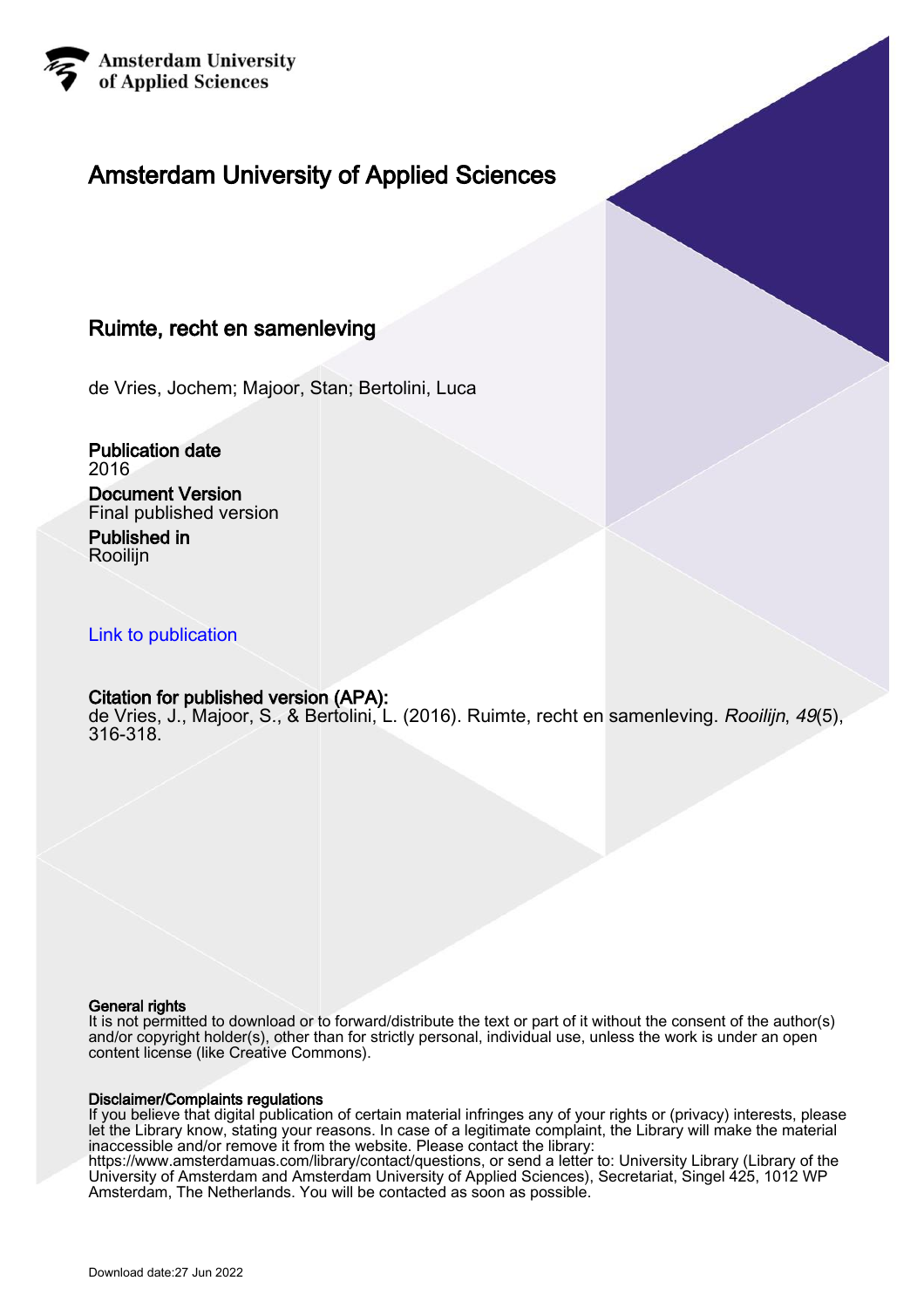# **Early Detection of Topical Expertise in Community Question Answering**

David van Dijk†‡ d.v.van.dijk@hva.nl

Manos Tsagkias $§$ manos@904labs.com Maarten de Rijke‡ derijke@uva.nl

†Create-IT, Amsterdam University of Applied Sciences, Amsterdam, The Netherlands ‡University of Amsterdam, Amsterdam, The Netherlands §904Labs, Amsterdam, The Netherlands

### ABSTRACT

We focus on detecting potential topical experts in community question answering platforms early on in their lifecycle. We use a semisupervised machine learning approach. We extract three types of feature: (i) textual, (ii) behavioral, and (iii) time-aware, which we use to predict whether a user will become an expert in the longterm. We compare our method to a machine learning method based on a state-of-the-art method in expertise retrieval. Results on data from Stack Overflow demonstrate the utility of adding behavioral and time-aware features to the baseline method with a net improvement in accuracy of 26% for very early detection of expertise.

#### Categories and Subject Descriptors

H.3 [Information Storage and Retrieval]: H.3.3 Information Search and Retrieval

#### Keywords

Community question answering; User profiling; Expertise finding

#### 1. INTRODUCTION

Community Question Answering (CQA) sites such as Stack Over-flow<sup>[1](#page-1-0)</sup> provide a growing resource of information. Users contribute and interact by posting questions, answers and comments, and provide feedback by voting on questions and answers and by selecting the best answer to their question. Key to the success of CQA platforms are the users that can provide high quality answers to the more difficult questions posted, however, this type of user is scarce [\[10,](#page-4-0) [11\]](#page-4-1). In this setting, it becomes important to stimulate the growth of the group of users who provide the most useful answers. There are several methods for doing so; applying gamification methods on the website for incentivizing users to contribute their expertise is one [\[2\]](#page-4-2). Another angle to this challenge is to detect and nurture users with topical expertise early enough so we can recommend questions relevant to their expertise [\[7\]](#page-4-3). Central here,

and our aim, is to identify users with a strong potential to become prolific users on a subject, i.e., potential topical experts, from their first interactions with the platform. The main challenge here lies in inherent data sparsity issues: how to profile an expert given only a handful of data points, i.e., questions, answers and comments.

Detecting topical expertise is a well-studied problem, which relates to expertise finding and retrieval [\[3\]](#page-4-4). Common to all methods is the profiling of a user and a topic for generating candidate matches. In our scenario, a user's expertise manifests itself via multiple channels, e.g., comments, questions, answers, accepted answers. Our hypothesis is that when we combine information from these channels, we can accurately detect early expertise even in scenarios where data is sparse. Focusing on early expert detection in CQA, Pal et al. [\[5\]](#page-4-5) apply a machine learning approach to identify general experts during the first few weeks after their first answer. Bouguessa and Romdhane [\[4\]](#page-4-6) propose a parameter-free mixture model-based approach for identifying of authorities in online communities. Pal et al. [\[6\]](#page-4-7) observe how behavioral signals evolve over time for grouping experts. Our work differs from previous work on early expertise discovery in two ways: (i) in how we define early expertise, and (ii) we study and report on the importance of combining a large number of textual, behavioral and time-aware signals for detecting early expertise.

We cast the task of early detection of topical expertise as a classification problem: to decide whether a user will be an expert in the long-term by using evidence from increasingly long timespans of a user's early behavior. We define early expertise based on the number of best answers given by a user. A best answer is the one answer that gets accepted by a question poster as a the most useful. Users with ten or more best answers on a topic are considered experts on the topic. We engineer three feature sets to capture early expertise: (i) textual, (ii) behavioral, and (iii) time-aware. We seek to answer the following research questions: (RQ1) What is the impact on classification effectiveness when we use each feature set individually and in combination over a baseline based on a stateof-the-art method in expertise finding? Does performance remain stable over time? (RQ2) What is the most important feature set for early detection of topical expertise among: textual, behavioral, and temporal feature sets? (RQ3) What is the most important individual feature within and across feature sets? To answer these questions we use data from Stack Overflow, a CQA platform for programming-related topics.[2](#page-1-1) Our experimental results show significant improvements over the baseline and validate the utility of

<span id="page-1-0"></span><sup>1</sup><http://stackoverflow.com>

Permission to make digital or hard copies of all or part of this work for personal or classroom use is granted without fee provided that copies are not made or distributed for profit or commercial advantage and that copies bear this notice and the full citation on the first page. Copyrights for components of this work owned by others than the author(s) must be honored. Abstracting with credit is permitted. To copy otherwise, or republish, to post on servers or to redistribute to lists, requires prior specific permission and/or a fee. Request permissions from Permissions@acm.org.

*SIGIR'15,* August 09 - 13, 2015, Santiago, Chile.

Copyright is held by the owner/author(s). Publication rights licensed to ACM.

ACM 978-1-4503-3621-5/15/08 ...\$15.00.

DOI: http://dx.doi.org/10.1145/2766462.2767840 .

<span id="page-1-1"></span> $^{2}$ Our dataset is publicly available from  $http://ilps.$ [science.uva.nl/resources](http://ilps.science.uva.nl/resources)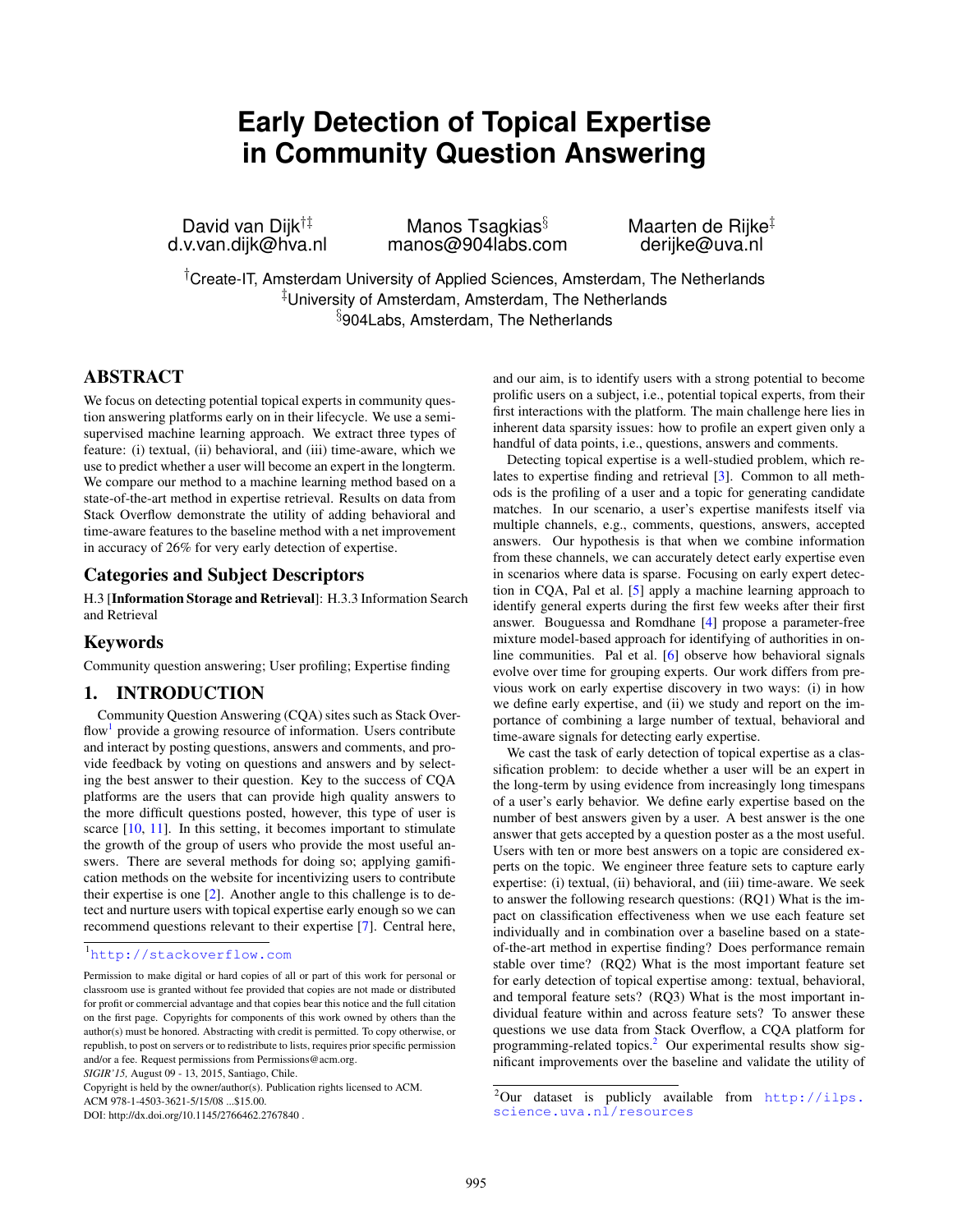using behavioral and time-aware features from multiple behavioral channels. Results also show we can achieve high accuracy in early detection of topical expertise at relatively early stages of a user's lifespan, i.e.,  $F_1$  score 0.75 at user's first best answer.

#### 2. APPROACH

Our approach for early discovery of potential experts is based on a semi-supervised machine learning method. We extract a set of features indicative of a user's expertise on a topic, which we use to train a classifier that learns whether a user shows signals of early expertise given a topic. We cater for early expertise by carefully crafting the training data used to train the classifier. Our method is semi-supervised because we automatically generate training data, by labeling experts in a data-driven manner; see Section [3.](#page-2-0)

We first need to define early expertise. Although time is a natural way for separating early from seasoned experts, the diverse behavioral patterns among experts make it hard to define early expertise using time in an experimental setting [\[6,](#page-4-7) [8,](#page-4-8) [9\]](#page-4-9). One future expert might submit ten best answers within two days after joining while another may post one comment during their entire first week. We define expertise based on best answers. Here, a *best answer* is one that gets accepted by the question poster. The more best answers a user gives, the more expert they are. We took as experts those users with one standard deviation number of best answers larger than the average user. On our dataset (see below) this translates into people with more than nine best answers on a topic. *Early expertise* is defined as the expertise shown by a user between the moment of joining and becoming an expert, based on the best answers provided. We interpret the values of the selected features between the moment of joining and becoming an expert as the strength of a user's early expertise, and predict future expertise based on it.

Table [1](#page-2-1) provides a summary of the features we use.

*Textual features.* We build on prior work on expertise retrieval by [\[3\]](#page-4-4). It aggregates a user's textual relevance scores of answers as an indication of expertise. We start with generating a profile per topic—here, a topic is a tag associated with a question on Stack Overflow—by retrieving all questions that are associated with the topic along with all comments, answers, and comments to answers associated with the question. We profile terms by ranking them using tf.idf scoring and select the top-100 terms for a topic's profile. For profiling users we retrieve all answers that are posted by a certain user that are associated with the topic. Once we have topic and user profiles, we apply Model 2 [\[3\]](#page-4-4) to determine the user's textual relevance to the topic. In particular,

$$
p(q|ca) = \sum_{d \in D_{ca}} f(d, ca) \cdot p(d|ca), \tag{1}
$$

where  $q$  is a topic,  $ca$  is a candidate expert,  $d$  is a document (i.e., question, answer, comment),  $f(d, ca)$  is a function denoting the textual similarity between the textual profiles of a document and a candidate user, and  $D_{ca}$  stands for the documents of the candidate, in our case the answer history of the user. We consider three readily used textual similarity functions as individual features: (i) language modeling (LM), (ii) BM25 (BM25), and (iii) tf.idf (TFIDF).

*Behavioral features.* On top of our textual features based on expertise retrieval, we mine a user's posting behavior to extract nine features that are indicative of their expertise. We extract these features per topic. Below, we describe them shortly.

Number of questions, answers and comments are used based on intuitions, such as that an expert is likely to ask fewer questions on his field of expertise and could be selective in what questions to answer or comment on. Z-Score, a measure to quantify expertise, is defined as  $z = \frac{a-q}{\sqrt{a+q}}$  [\[11\]](#page-4-1) and combines the number of answers and the number of questions into one score. Similarly to z-score,

<span id="page-2-1"></span>Table 1: Summary of the three types of feature we consider: (i) textual, (ii) behavioral, and (iii) time-aware, 25 in total.

| <b>ID</b> Feature          | <b>Gloss</b>                               |  |  |
|----------------------------|--------------------------------------------|--|--|
| Textual features           |                                            |  |  |
| $1$ LM                     | Model 2 using language modeling scoring    |  |  |
| 2 BM25                     | Model 2 using BM25 scoring                 |  |  |
| 3 TFIDF                    | Model 2 using tf.idf scoring               |  |  |
| <b>Behavioral features</b> |                                            |  |  |
| 4 Question                 | Number of questions by a user              |  |  |
| 5 Answer                   | Number of answers by a user                |  |  |
| 6 Comment                  | Number of comments by a user               |  |  |
| 7 Z-Score                  | Question-answering ratio                   |  |  |
| 8 Q.-A.                    | Nr. of questions divided by nr. of answers |  |  |
| 9 A.-C.                    | Nr. of answers divided by nr. of comments  |  |  |
| 10 C.-Q.                   | Nr. of comments div. by nr. of questions   |  |  |
| 11 First Answer            | Number of first answers a user has posted  |  |  |
| 12 Timely Answer           | Nr. of answers posted within 4h by a user  |  |  |
| Time-aware features        |                                            |  |  |
| 13 Time Interval           | Days between joining and N-th best answer  |  |  |
| 14 LM/T                    | LM / Time interval                         |  |  |
| 15 BM25/T                  | BM25 / Time interval                       |  |  |
| 16 TFIDF/T                 | TFIDF/Time interval                        |  |  |
| 17 Question/T              | Question / Time interval                   |  |  |
| 18 Answer/T                | Answer / Time interval                     |  |  |
| 19 Comment/T               | Comment / Time interval                    |  |  |
| 20 Z-Score/T               | Z-Score / Time interval                    |  |  |
| 21 Q.-A./T                 | Q.-A. / Time interval                      |  |  |
| 22 A.-C./T                 | A.-C. / Time interval                      |  |  |
| 23 C.-Q./T                 | C.-Q. / Time interval                      |  |  |
| 24 First Answer/T          | First Answer / Time interval               |  |  |
| 25 Timely Answer/T         | Timely Answer / Time interval              |  |  |

we engineer features that combine different behavioral signals as ratios between the number of different types of post: Nr. of questions divided by nr. of answers., Nr. of answers divided by nr. of comments and Nr. of comments divided by nr. of questions. First and timely answers a have a higher chance of becoming accepted by a questioner. Users that show timely answering behaviour are more likely to get their answers accepted by users.

*Time-aware features.* We also include features with a focus on expert's activity patterns over time. We consider the time interval between a user's best answers, and we measure it as the number of days between the moment a user joined the forum and when the posted his N-th best answer ( $1 \leq N \leq 9$ ). Our hypothesis here is that an expert is likely to take less time between posting best answers than a non-expert user. We create a time-aware version for each of the textual and behavioral features we discussed above, by dividing the respective feature value by the time interval. This provides us, e.g., with the number of answers per day. As the time interval can substantially vary between users, we expect time-aware features to be more indicative than their non-time-aware variants.

#### <span id="page-2-0"></span>3. EXPERIMENTAL SETUP

In addressing the early detection of topical expertise problem, we concentrate on developing features and combinations of features that can be used for early detection of expertise. In this respect, our goals are comparable to those of  $[1, 5]$  $[1, 5]$  $[1, 5]$ . In particular, we want to know the effectiveness of our complete set of features, and of individual feature sets, for classifying users as experts and nonexperts; see Table [2](#page-3-0) for a summary of systems we consider.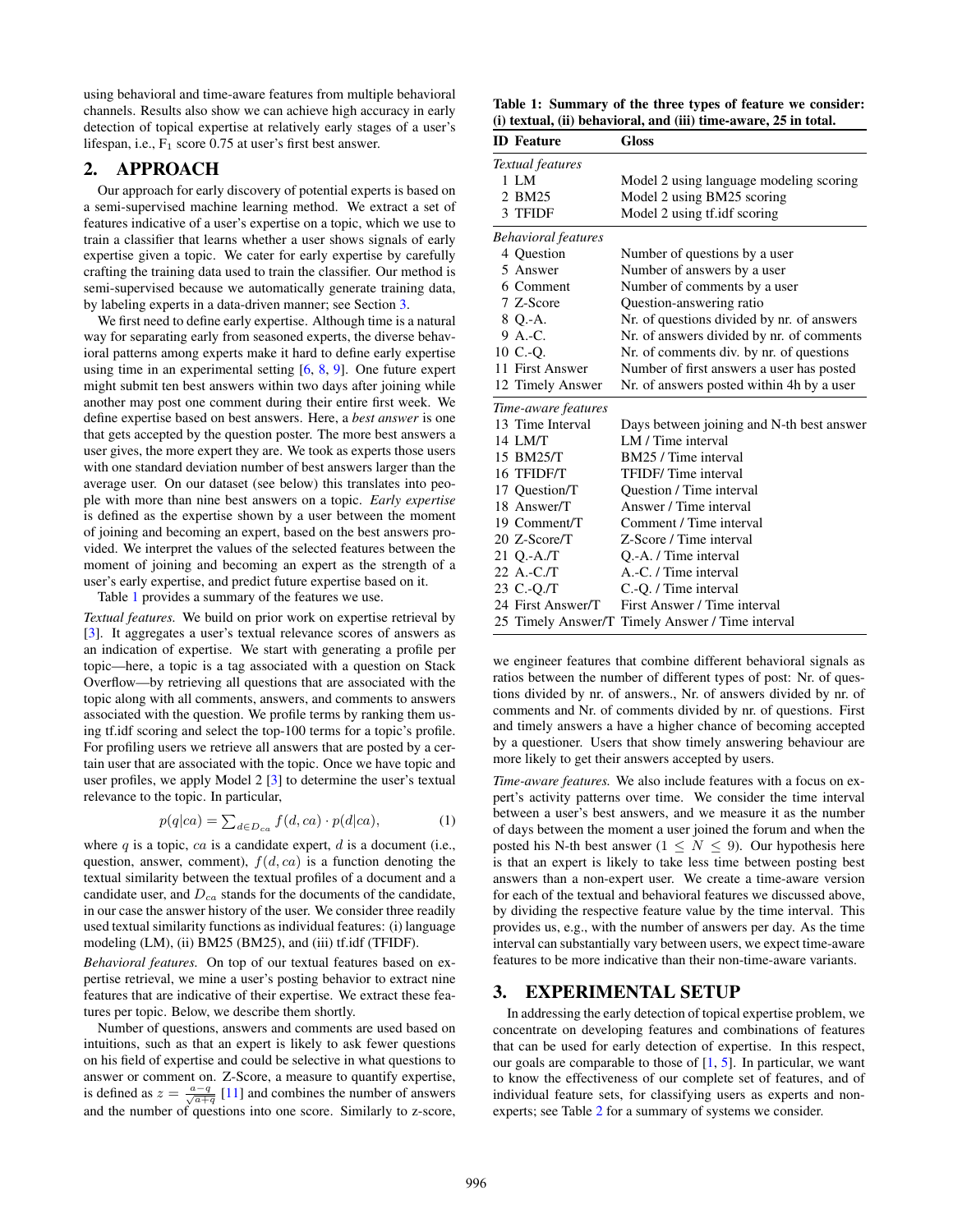<span id="page-3-0"></span>Table 2: Summary of the systems we consider, and the individual features they consist of.

|               | <b>ID</b> Type                    | Feature  | -ID- | Feature                 |
|---------------|-----------------------------------|----------|------|-------------------------|
| $\mathsf{A}$  | Textual                           | $1 - 3$  |      | $E \quad C + D$         |
| <sup>B</sup>  | Behavioral                        | $4 - 12$ |      | $F \quad A + B$         |
| $\mathcal{C}$ | Time-aware $1 \quad 13-25$        |          |      | $G \quad A + B + C + D$ |
| D             | Time-aware $2 \quad 1-25$ per bin |          |      |                         |

<span id="page-3-2"></span>Table 3: Dataset statistics over 100 topics and 90,486 experts. A user can be expert in more than one topic, contributing more than one expert.

| X per topic      | Mean    | <b>Std.Dev</b> | Min    | Max       |
|------------------|---------|----------------|--------|-----------|
| Users            | 16.279  | 15,171         | 2,485  | 79.211    |
| <b>Experts</b>   | 905     | 1,383          | 68     | 6,622     |
| <b>Ouestions</b> | 108,532 | 150,549        | 26.624 | 700,175   |
| Answers          | 192.920 | 277,471        | 37,596 | 1,328,446 |
| Comments         | 205.115 | 309.620        | 31.580 | 1.422.483 |

Our dataset comes from Stack Overflow,<sup>[3](#page-3-1)</sup> covers the period August 2008–mid-September 2014, and consists of 6,044,028 questions, 10,794,654 answers and 24,708,671 comments. We select the 100 most active topic tags in terms of number of questions and answers to maximize the number of experts we can use for training and testing. Highly semantically related topic tags are grouped together. We mark users as experts on a topic when they have ten or more of their answers marked as best by the question poster, which is one standard deviation larger than the average number of answers over all users and topics. Table [3](#page-3-2) lists statistics for our dataset.

*Machine learning.* Our semi-supervised machine learning method starts out with unlabeled data and adopts a data-driven approach to labels users who provide above average best answers on a topic as topical experts. Training data for users is generated on the period between joining and becoming an expert. To prevent classification bias in the training set, we balance the number of experts and nonexperts per topic by down-sampling non-experts uniformly over the number of best answers. We divide this dataset into two: we hold out 10% for feature engineering and development, and 90% for testing. We choose to evaluate the effectiveness of three classifiers: Gaussian Naive Bayes, Linear Support Vector Classification and Random Forest (RF); no parameter optimization is performed. In preliminary experiments, RF, as implemented in Scikit,<sup>[4](#page-3-3)</sup> outperformed the other two classifiers, hence we use it for our main ex-periments. We use Apache Lucene<sup>[5](#page-3-4)</sup> for extracting textual features.

We report on F1 scores over each best answer of a user starting from their first best answer and going up to their ninth answer, i.e., one best answer before they are deemed experts. At each step, we perform 10-fold cross validation on our test set. We use a twotailed paired T-test to determine statistical significance and report on significant differences for  $\alpha = .05$  and  $\alpha = 0.01$ .

#### 4. RESULTS AND ANALYSIS

Our first experiment aims at answering RQ1: What is the impact on classification effectiveness when we use each feature set individually and in combination over a baseline based on a stateof-the-art method in expertise finding? Does performance remain stable over time? Among individual feature sets, the textual feature set (system A) outperforms the behavioral one (system B) up to best

answer three, and after that we see the reverse, i.e., the behavioral feature set outperforming the textual one, possibly due to aggregation of more behavioral data. The combination of all features sets (system G) shows the best performance among all systems peaking F1 at 0.7472, and outperforms the baseline (system A) in statistically significant way. The performance of time-aware feature sets (systems D and E) hovers around that of system G. They all include D, which holds all features normalized by time. In general, we find that incremental combinations of feature sets improve performance over the baseline in a statistically significant way (i.e.,  $G \geq E > F$ ). Fig. [1](#page-3-5) illustrates the performance of all systems over time. Common to all systems is a big leap in performance between best answer one and two, which is likely caused by data sparsity at the first best answer.



<span id="page-3-5"></span>Figure 1: System performance in F1 using individual feature sets and their combination.

Turning to our next two research questions, RQ2 and RQ3: What is the most important feature set among textual, behavioral, and temporal feature sets, and the most important features within and across feature sets? We perform an ablation study, where we remove one feature set at a time from our best performing system (system G); see Fig. [2.](#page-4-11) The removal of the two time-aware feature sets leads to the largest drop in effectiveness. This shows that normalizing features by time helps detecting early expertise in a statistically significant way. Next, we aim to find out what individual features in our feature sets have the largest impact in performance. By incrementally removing individual features, we found a small set of features that when combined, they perform similarly to our best system (G): TFIDF (feature 3 in Table [1\)](#page-2-1), Answer (feature 5), BM25/T (feature 15), TFIDF/T (feature 16), Answer/T (feature 18), Time Interval (Time-Aware 2, feature 13). This optimal feature set is a combination of textual features, time-aware features, and behavioral features; the kappa-statistic over all best answers is 0.8705, which supports the strong predictive power of this optimal set of features. An interesting finding is that the z-score, a widelyused measure for quantifying expertise, although it has performed well in similar tasks  $[4-6]$  $[4-6]$ , in our setting was not selected as an important individual feature.

To better understand our results, we perform an analysis of the performance of our best system (G). First, we look at the time difference between a user's first best answer and their tenth best answer. Fig. [3](#page-4-12) (left) shows that a large number of users become experts within the same month they post their best answer but there is also a long tail of users who become experts many months later. Second, we plot system performance, on the first best answer, on the selected feature set, over the time difference between a user's

<span id="page-3-1"></span><sup>3</sup><https://archive.org/details/stackexchange>

<span id="page-3-3"></span><sup>4</sup><http://scikit-learn.org>

<span id="page-3-4"></span><sup>5</sup><http://lucene.apache.org>